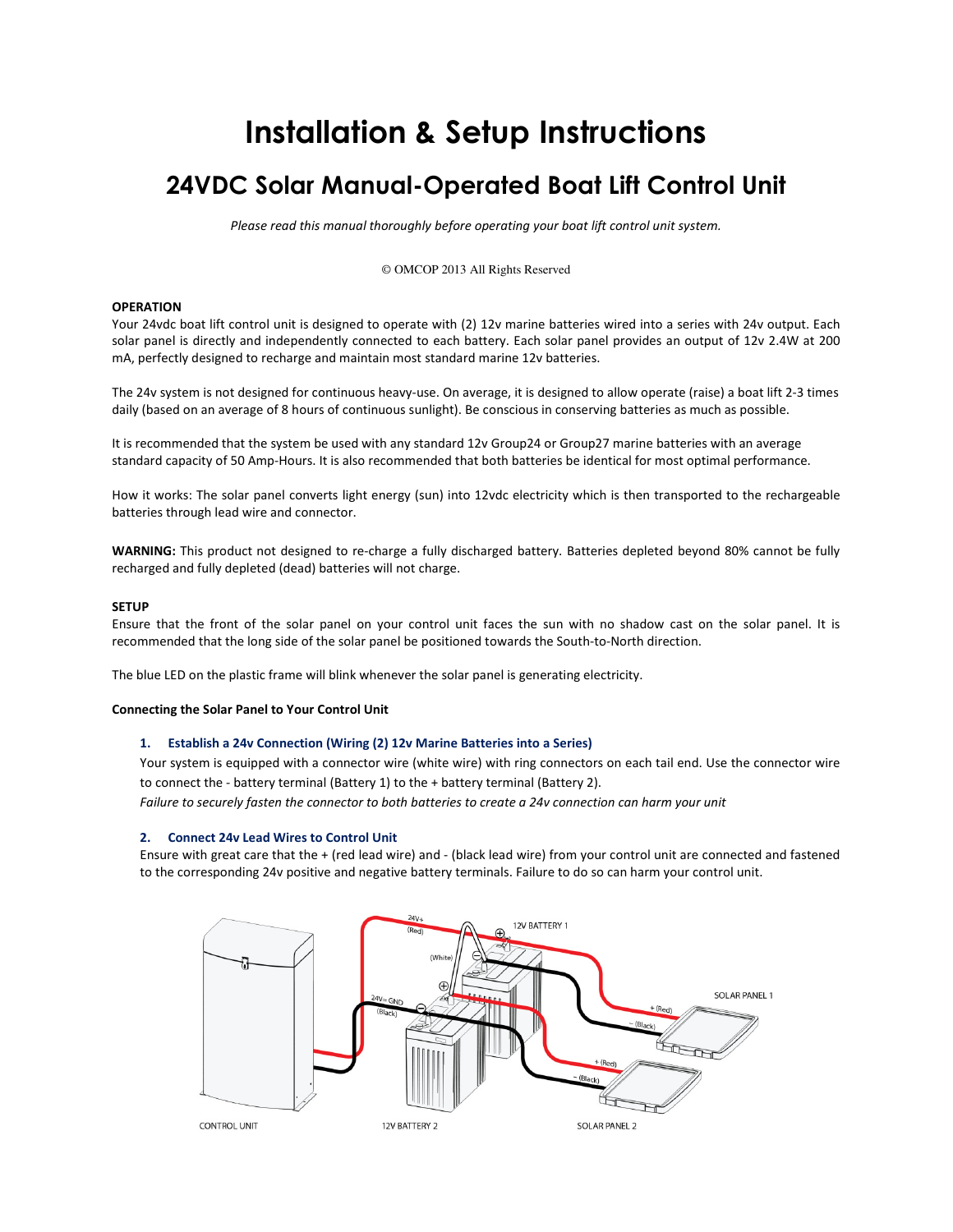## CAUTION and MAINTENANCE

- 1. Solar charger uses glass substrate. Please handle with care.
- 2. Always keep the glass surface clean with a soft cloth in order to ensure maximum output.
- 3. Avoid contact with acid and alkali.
- 4. Periodically check to ensure the connector wire (white) remains fastened to both marine batteries.